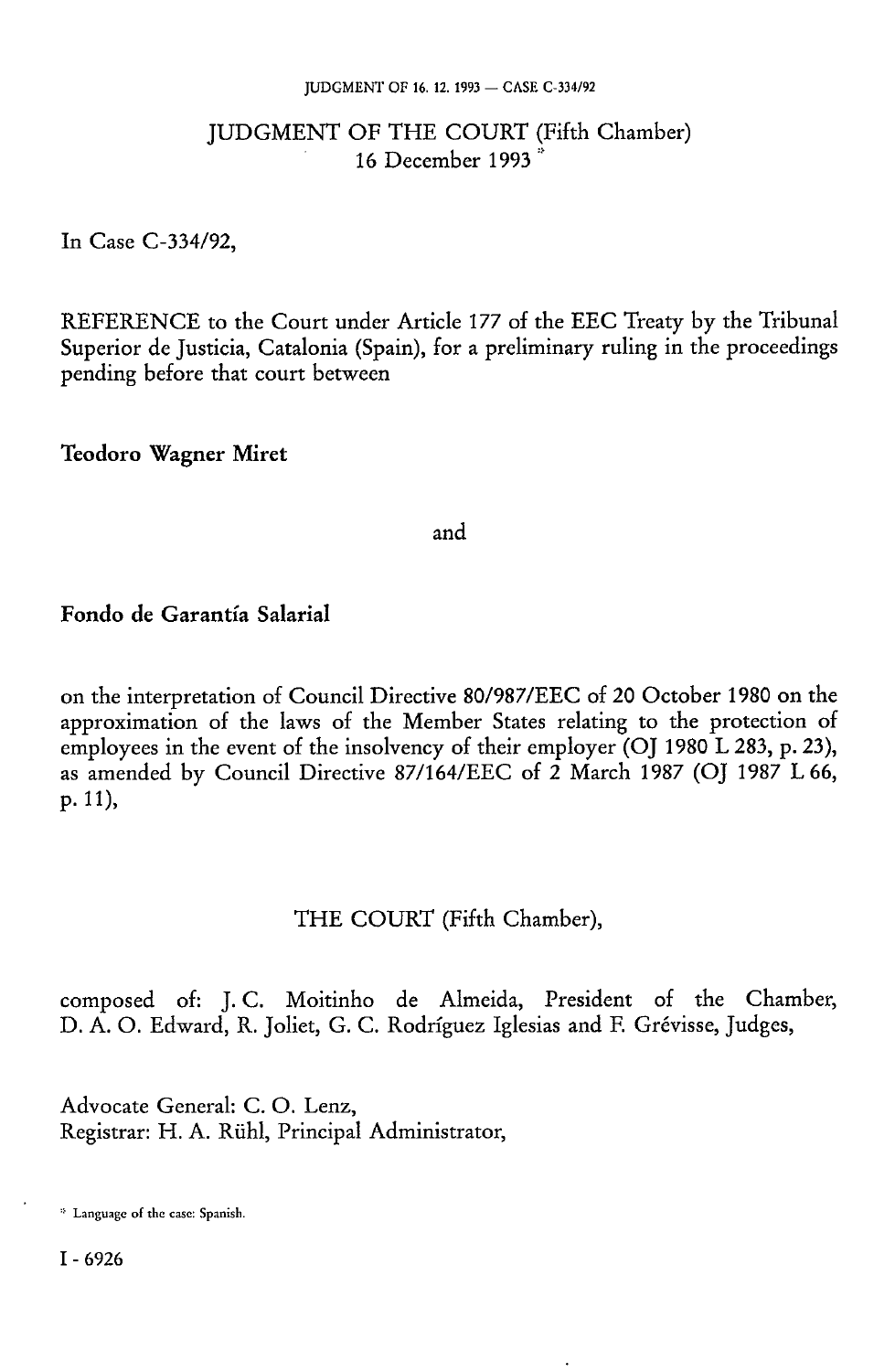#### WAGNER MIRET

after considering the written observations submitted on behalf of:

- Mr T. Wagner Miret, represented by F. Varela Castro, of the Barcelona Bar,
- the Commission of the European Communities, represented by K. Banks and B. Rodriguez Galindo, of its Legal Service, acting as Agents,

having regard to the Report for the Hearing,

after hearing oral argument from the Commission at the hearing on 15 July 1993,

after hearing the Opinion of the Advocate General at the sitting on 15 July 1993,

gives the following

# Judgment

- 1 By order of 31 July 1992, registered at the Court Registry on 4 August 1992, the Tribunal Superior de Justicia (High Court of Justice), Catalonia (Spain), referred to the Court pursuant to Article 177 of the EEC Treaty certain questions for a preliminary ruling on the interpretation of Council Directive 80/987/EEC of 20 October 1980 on the approximation of the laws of the Member States relating to the protection of employees in the event of the insolvency of their employer (OJ 1980 L 283, p. 23, 'directive on the insolvency of employers'), as amended by Council Directive 87/164/EEC of 2 March 1987 (OJ 1987 L 66, p. 11).
- *2* Those questions arose in proceedings in which Mr Wagner Miret, a member of the higher management staff of an undertaking which became insolvent, claims the payment of arrears of remuneration from the Fondo de Garantía Salarial.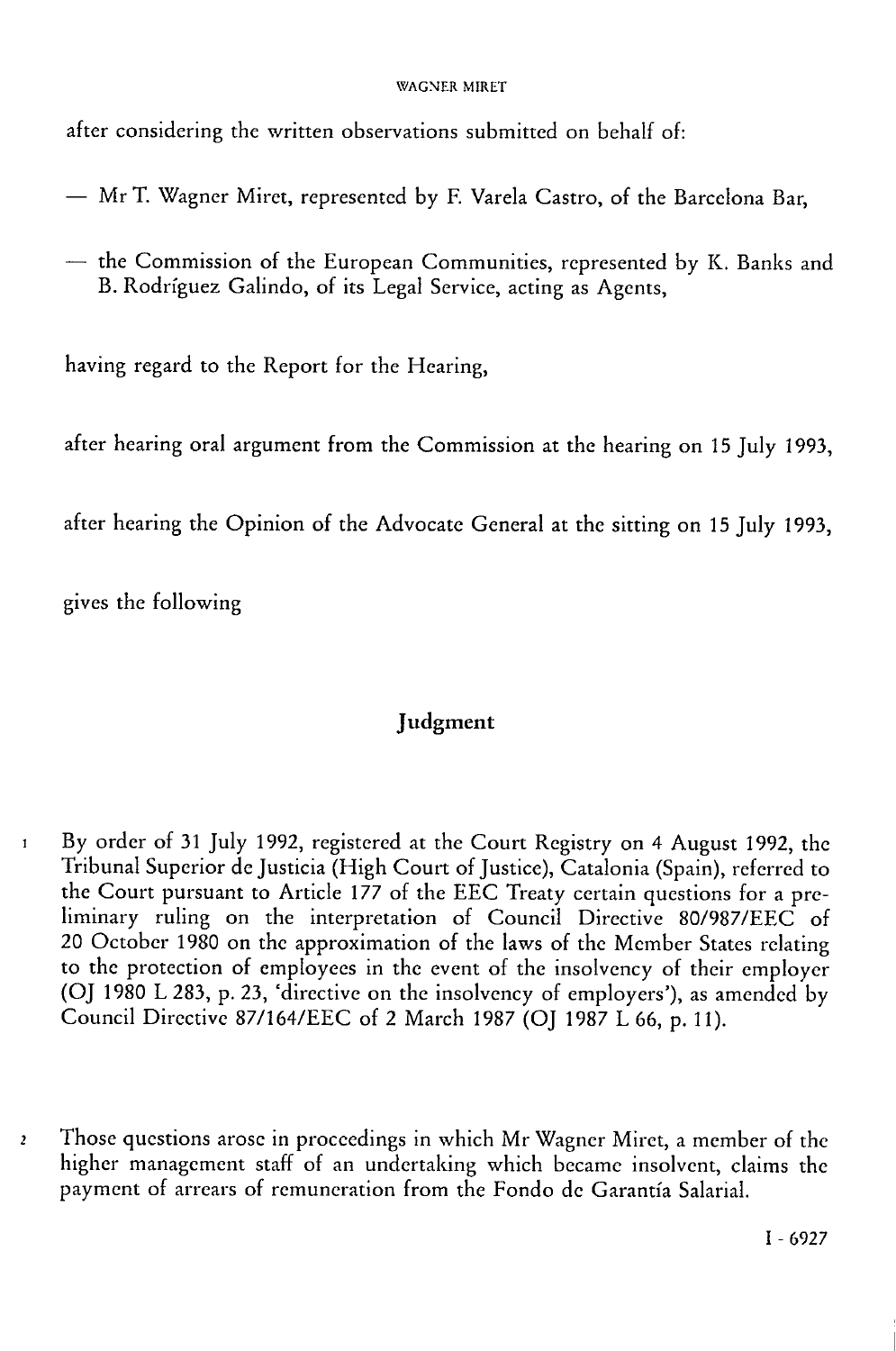- 3 The directive on the insolvency of employers requires the Member States to adopt the measures necessary to ensure that guarantee institutions guarantee the payment of employees' outstanding claims in the event of their employer's insolvency.
- 4 Under Spanish law a guarantee fund was established by Article 33 of Law 8/80, Employees' Statute, of 10 March 1980 ('Employees' Statute'), that is to say, before the adoption of the directive on the insolvency of employers.
- 5 On its accession to the European Communities the Kingdom of Spain did not consider it necessary to amend its national law in order to bring it into line with that directive.
- 6 It is apparent from the documents before the Court that the Spanish courts took the view that the protection established by Article 33 of the Employees' Statute does not apply to higher management staff. Article 15 of Royal Decree No 1382/85 of 1 August 1985, relating to guarantees for higher management staff, makes no reference to that provision. On the other hand, the judgments of Spanish courts differ as to whether higher management staff may claim such protection on the basis of the directive on the insolvency of employers.
- 7 Mr Wagner Miret, a member of the higher management staff of CEP Catalana SA, was dismissed under a 'redundancy' procedure authorized on 24 November 1989 by the head of the Local Labour Department of the Labour Department of the Autonomous Community of Catalonia. After the company was declared insolvent, he brought an action before the Juzgado de lo Social No 27, Barcelona, to recover the unpaid salary for October and November 1989 and for the appropriate severance payments. These amounts totalled PTA 434 880. By judgment of 18 December 1991 his application was dismissed on the ground that he had been a member of the higher management staff.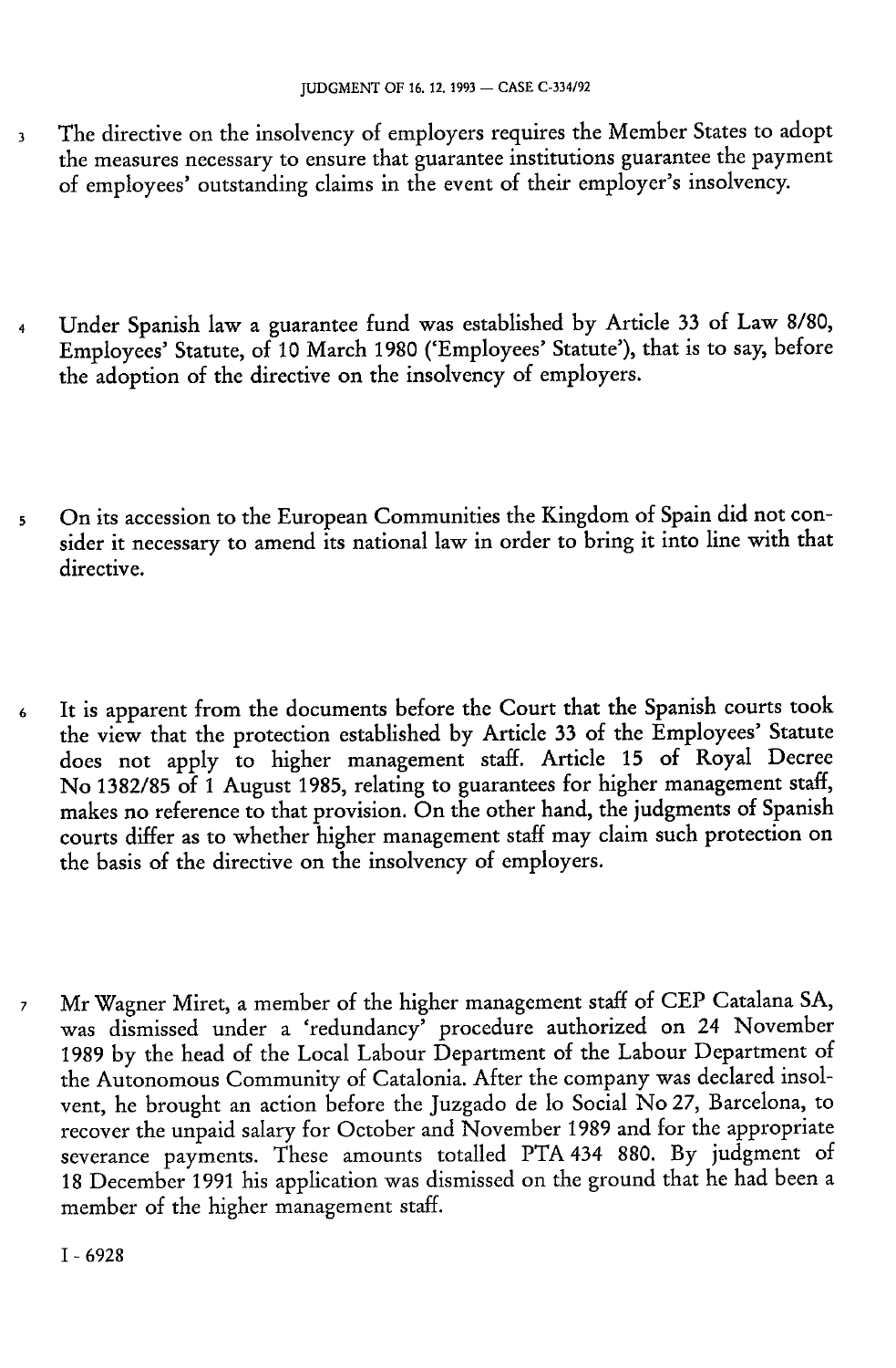#### WAGNER MIRET

- 8 The plaintiff then appealed against this judgment to the Tribunal Superior de Justicia, Catalonia, which referred the following questions to the Court:
	- (a) Does Directive 80/987/EEC of 20 October 1980 apply to all employees, to the exclusion of those listed in the Annex to the said Directive (87/164/EEC of 11 March 1987)?
	- (b) In view of the fact that Spain has not included in the Annex to Directive 87/164/EEC of 11 March 1987, which supplements the original Annex following Spain's accession to the Community, the specific exception concerning higher management staff, may such persons be excluded from the general application of the guarantees provided for in Directive 80/987/EEC?
	- (c)In the event that the guarantees under Directive 80/987/EEC apply to higher management staff in Spain, should the specific implementation thereof be carried out by the ordinary body envisaged for all other employees (Fondo de Garantía Salarial) or by means of compensation payable directly by the State?

## **The** first **two** questions

- 9 By the first two questions the national court is asking in essence whether members of the higher management staff may be excluded from the scope of the directive on the insolvency of employers as they are not included in Section I of the Annex to that directive.
- io The directive on the insolvency of employers applies, according to Article 1(1) thereof, to employees' claims arising from contracts of employment or employment relationships and existing against employers who are in a state of insolvency. However, Article 1(2) authorizes the Member States to exclude 'claims by certain categories of employee from the scope of this Directive by virtue of the special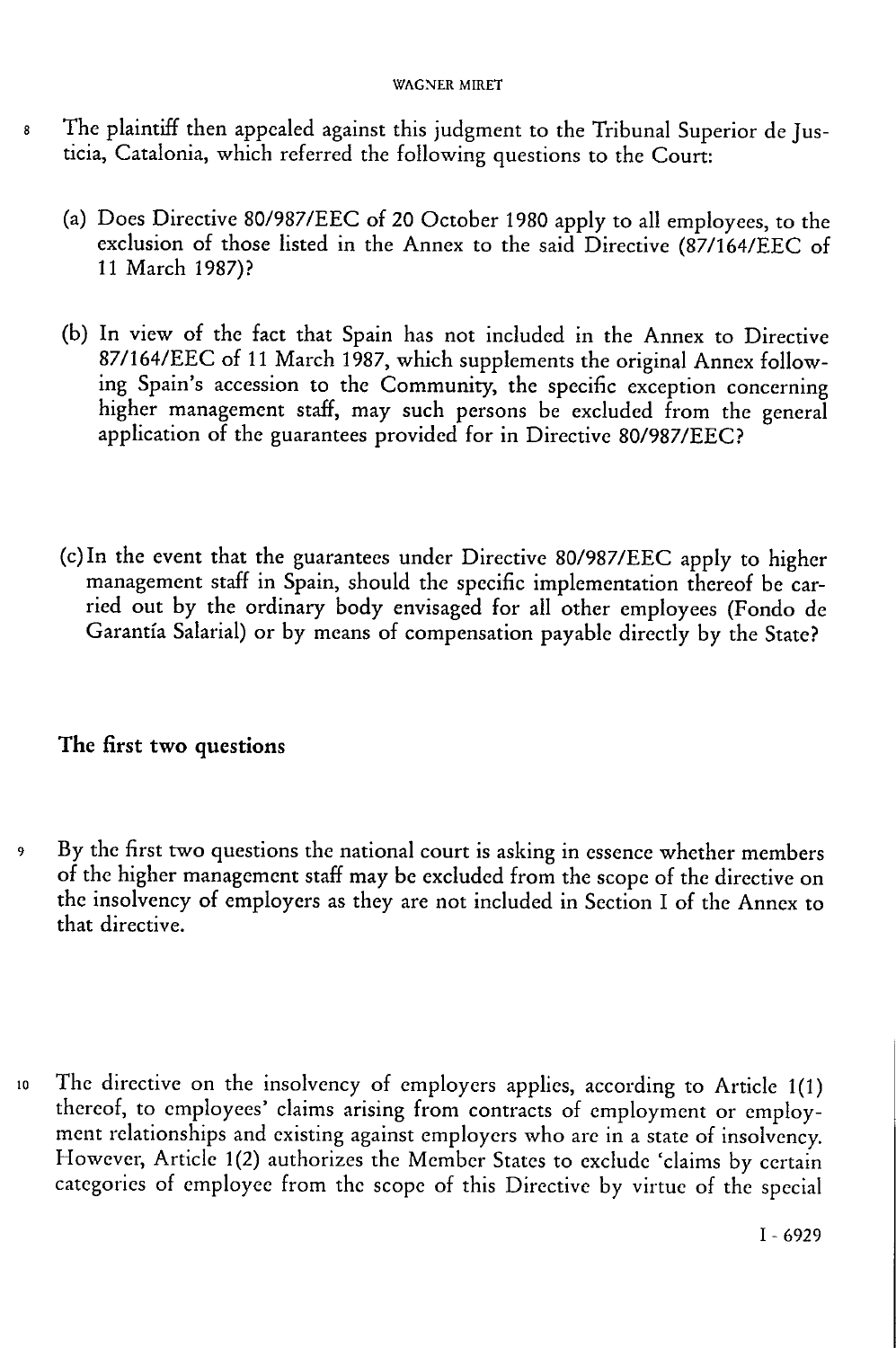nature of the employee's contract of employment or employment relationship or of the existence of other forms of guarantee offering the employee protection equivalent to that resulting from this Directive'. A list of the excluded categories of employee is given in Section I of the Annex to the directive.

- 11 However, under Article 2(2) of the directive the definition of 'employee' is a matter of national law.
- 12 It follows that the directive on the insolvency of employers is intended to apply to all categories of employee defined as such by the national law of a Member State, with the exception of those listed in the Annex to the directive.
- 13 Exercising the option provided for by Article 1(2) of the directive, the Kingdom of Spain requested the exclusion of domestic servants employed by a natural person. This exclusion appears in Section I of the Annex to the directive on the insolvency of employers, as amended, by reason of the accession of the Kingdom of Spain, by Directive 87/164 of 2 March 1987. In contrast, the Kingdom of Spain did not request the inclusion of the category of higher management staff in Section I of the Annex.
- 14 The reply to the first two questions must therefore be that higher management staff may not be excluded from the scope of Council Directive 80/987/EEC on the approximation of the laws of the Member States relating to the protection of employees in the event of the insolvency of their employer, as amended by Council Directive 87/164/EEC of 2 March 1987, where they are classified under national law as employees and they are not listed in section I of the Annex to the directive.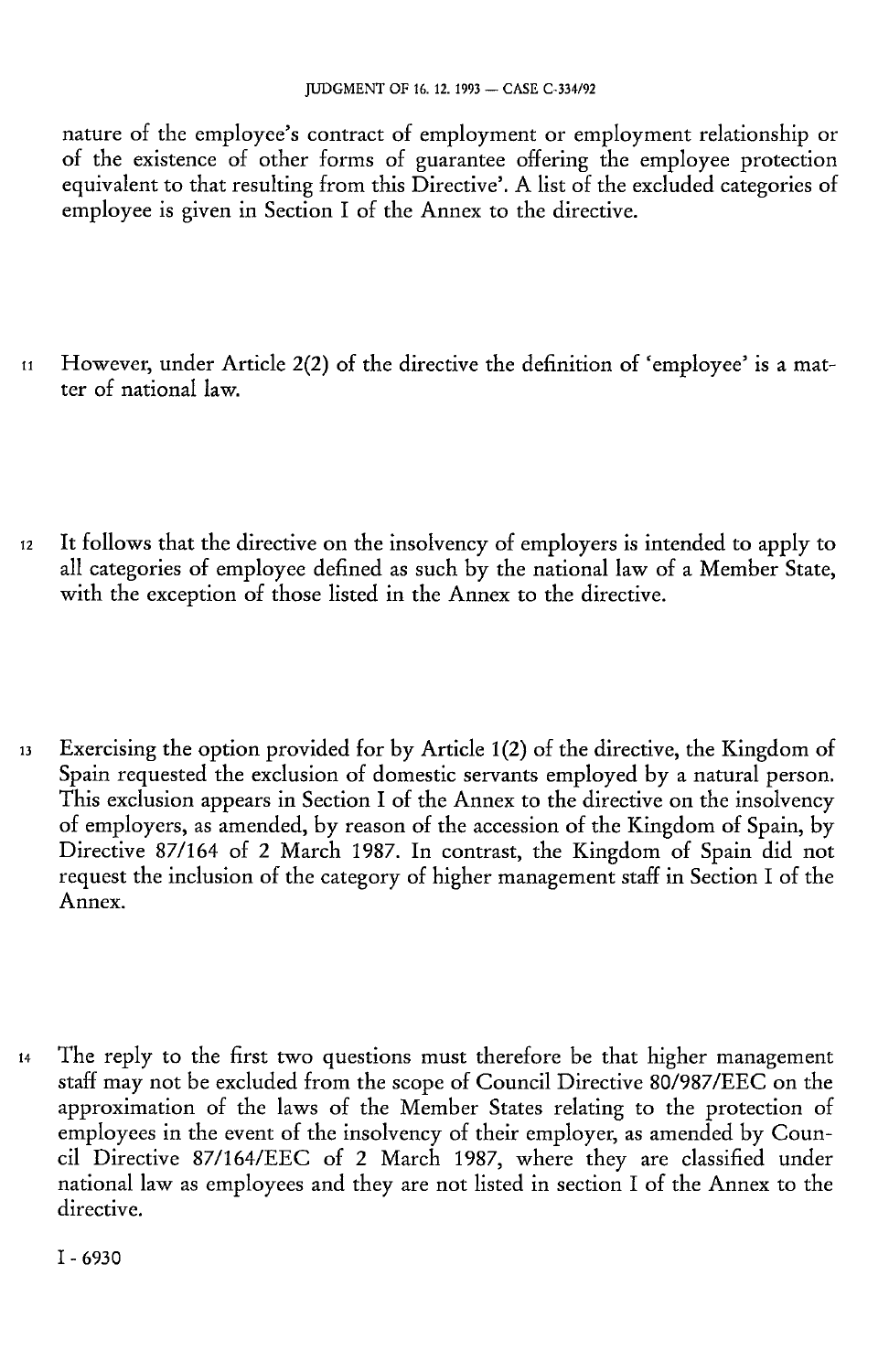## Third question

- is By the third question, the national court in essence asks whether higher management staff are entitled, by virtue of the directive on the insolvency of employers, to request the payment of amounts owing to them by way of salary from the guarantee body established by national law for the other categories of employee or, if this is not the case, whether they are entitled to request the Member State concerned to make good the loss and damage sustained as a result of the failure to implement the directive in their respect.
- i6 It should first be observed that the Kingdom of Spain has established no guarantee institution other than the Fondo de Garantía Salarial.
- i7 Secondly, in its judgment of 19 November 1991, Cases C-6/90 and C-9/90 *Francovich and Others* [1991] ECR 1-5357, the Court held (paragraph 25) that under Article 5 of the directive on the insolvency of employers, the Member States have a broad discretion with regard to the organization, operation and financing of the guarantee institutions. The Court concluded (paragraph 26) that even though the provisions of the directive are sufficiently precise and unconditional as regards the determination of the persons entitled to the guarantee and as regards the content of that guarantee, those elements are not sufficient to enable individuals to rely, as against the State, on those provisions before the national courts.
- is With regard, more particularly, to the problem raised by the national court, it should be pointed out that the directive on the insolvency of employers does not oblige the Member States to set up a single guarantee institution for all categories of employee, and consequently to bring higher management staff within the ambit of the guarantee institution established for the other categories of employee. Article 3(1) leaves it to the Member States to adopt the measures necessary to ensure that guarantee institutions guarantee payment of employees' outstanding claims.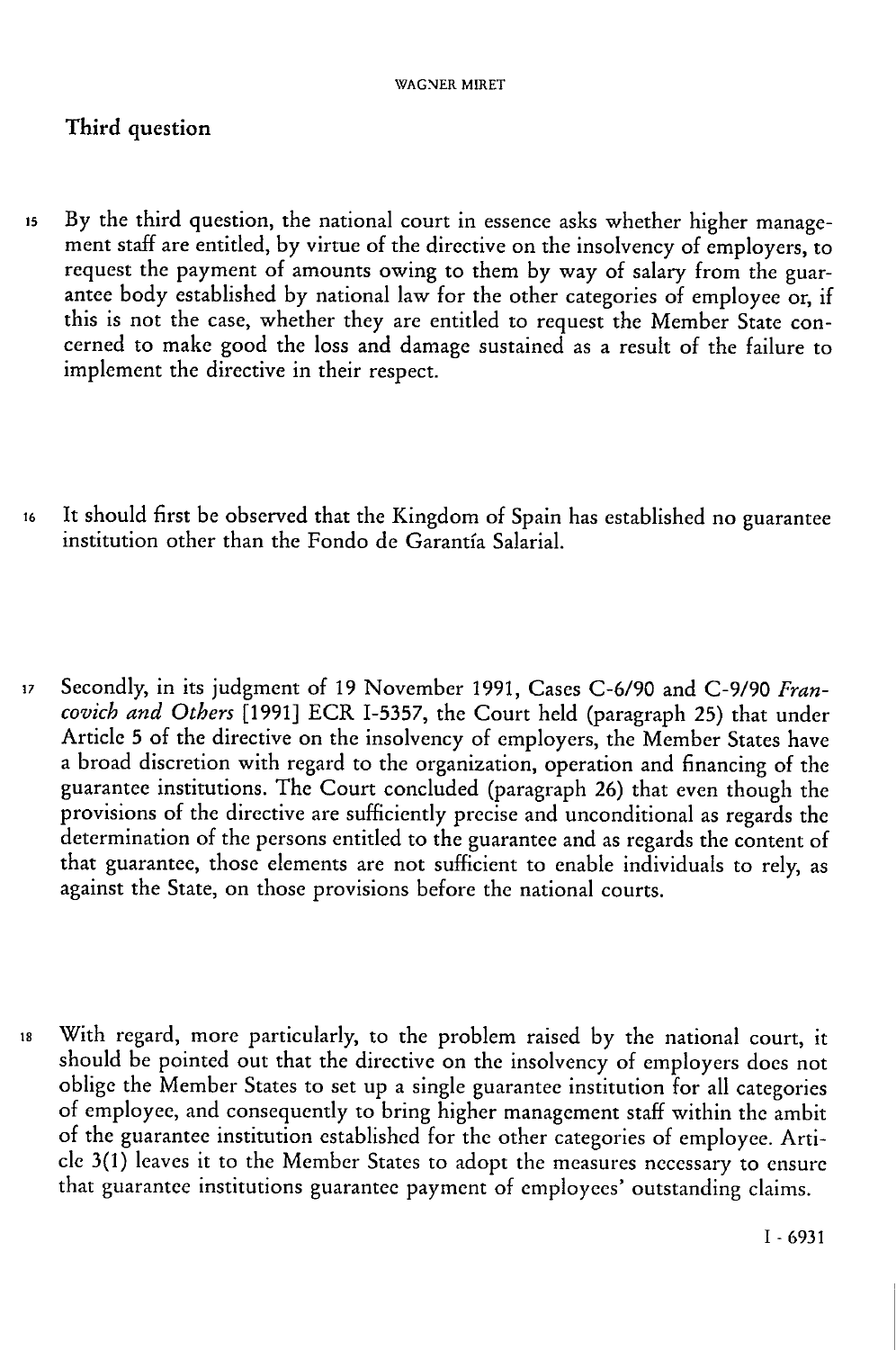- i9 From the discretion thus given to the Member States it must therefore be concluded that higher management staff cannot rely on the directive in order to request the payment of amounts owing by way of salary from the guarantee institution established for the other categories of employee.
- 20 Thirdly, it should be borne in mind that when it interprets and applies national law, every national court must presume that the State had the intention of fulfilling entirely the obligations arising from the directive concerned. As the Court held in its judgment in Case 106/89 *Marleasing* v *La Comercial Internacional de Alimentación* [1990] ECR 1-4135, paragraph 8, in applying national law, whether the provisions in question were adopted before or after the directive, the national court called upon to interpret it is required to do so, so far as possible, in the light of the wording and the purpose of the directive in order to achieve the result pursued by the latter and thereby comply with the third paragraph of Article 189 of the Treaty.
- 2i The principle of interpretation in conformity with directives must be followed in particular where a national court considers, as in the present case, that the preexisting provisions of its national law satisfy the requirements of the directive concerned.
- 22 It would appear from the order for reference that the national provisions cannot be interpreted in a way which conforms with the directive on the insolvency of employers and therefore do not permit higher management staff to obtain the benefit of the guarantees for which it provides. If that is the case, it follows from the *Francovich* judgment, cited above, that the Member State concerned is obliged to make good the loss and damage sustained as a result of the failure to implement the directive in their respect.
- 23 The reply to the third question must therefore be that (a) higher management staff are not entitled, under Directive 80/987, to request payment of amounts owing to

I - 6932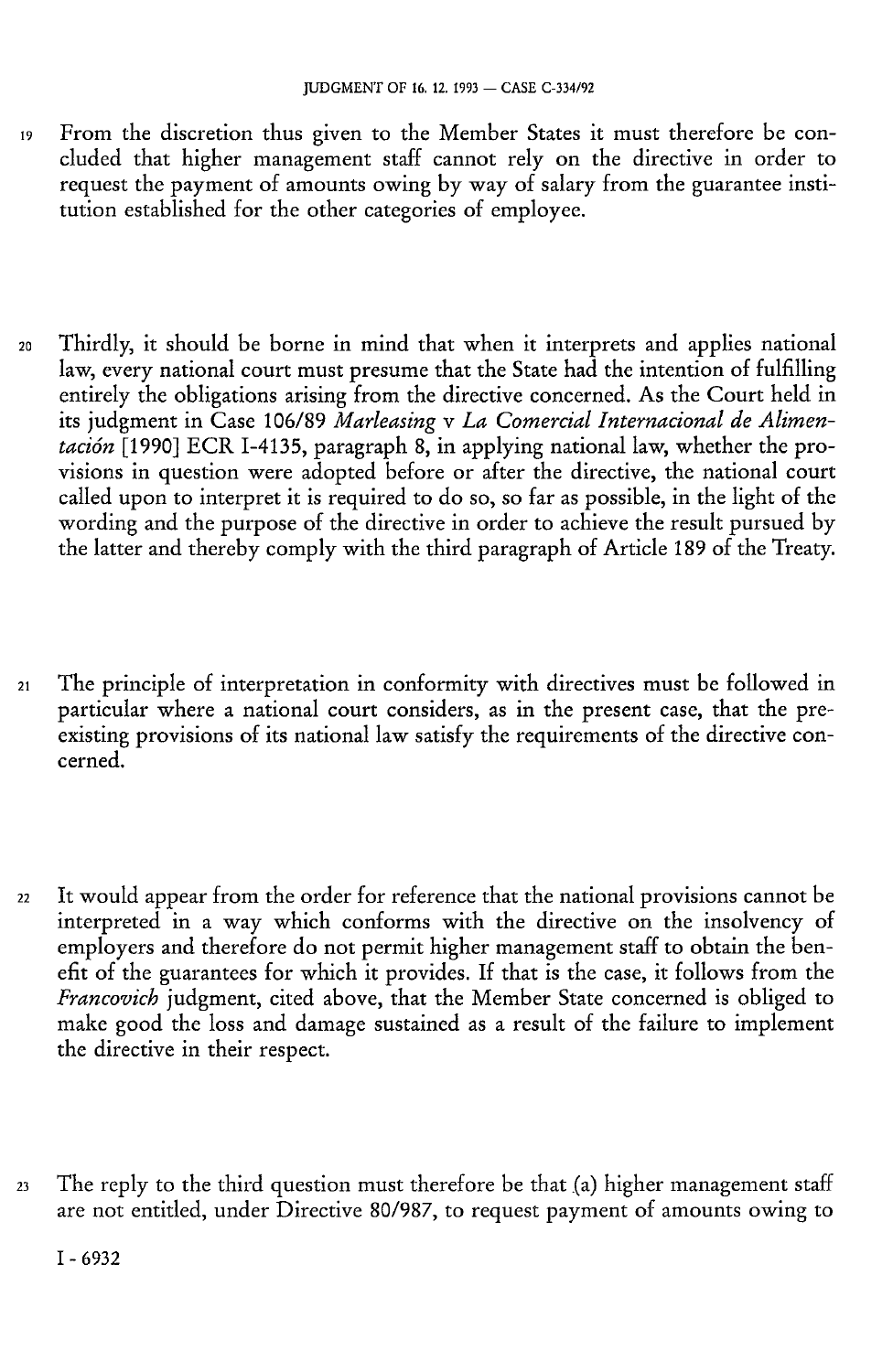#### WAGNER MIRET

them by way of salary from the guarantee institution established by national law for the other categories of employee, and (b) in the event that, even when interpreted in the light of that directive, national law does not enable higher management staff to obtain the benefit of the guarantees for which it provides, such staff are entitled to request the State concerned to make good the loss and damage sustained as a result of the failure to implement the directive in their respect.

## **Costs**

24 The costs incurred by the Commission of the European Communities, which has submitted observations to the Court, are not recoverable. Since these proceedings are, for the parties to the main proceedings, a step in the proceedings pending before the national court, the decision on costs is a matter for that court.

On those grounds,

# THE COURT (Fifth Chamber),

in answer to the questions referred to it by the Tribunal Superior de Justicia, Catalonia, by order of 31 July 1992, hereby rules:

- 1. Higher management staff may not be excluded from the scope of Council Directive 80/987/EEC of 20 October 1980 on the approximation of the laws of the Member States relating to the protection of employees in the event of the insolvency of their employer, as amended by Council Directive 87/164/EEC of 2 March 1987, where they are classified under national law as employees and they are not listed in Section I of the Annex to the directive;
- 2. (a) Under Directive 80/987, higher management staff are not entitled to request payment of amounts owing to them by way of salary from the